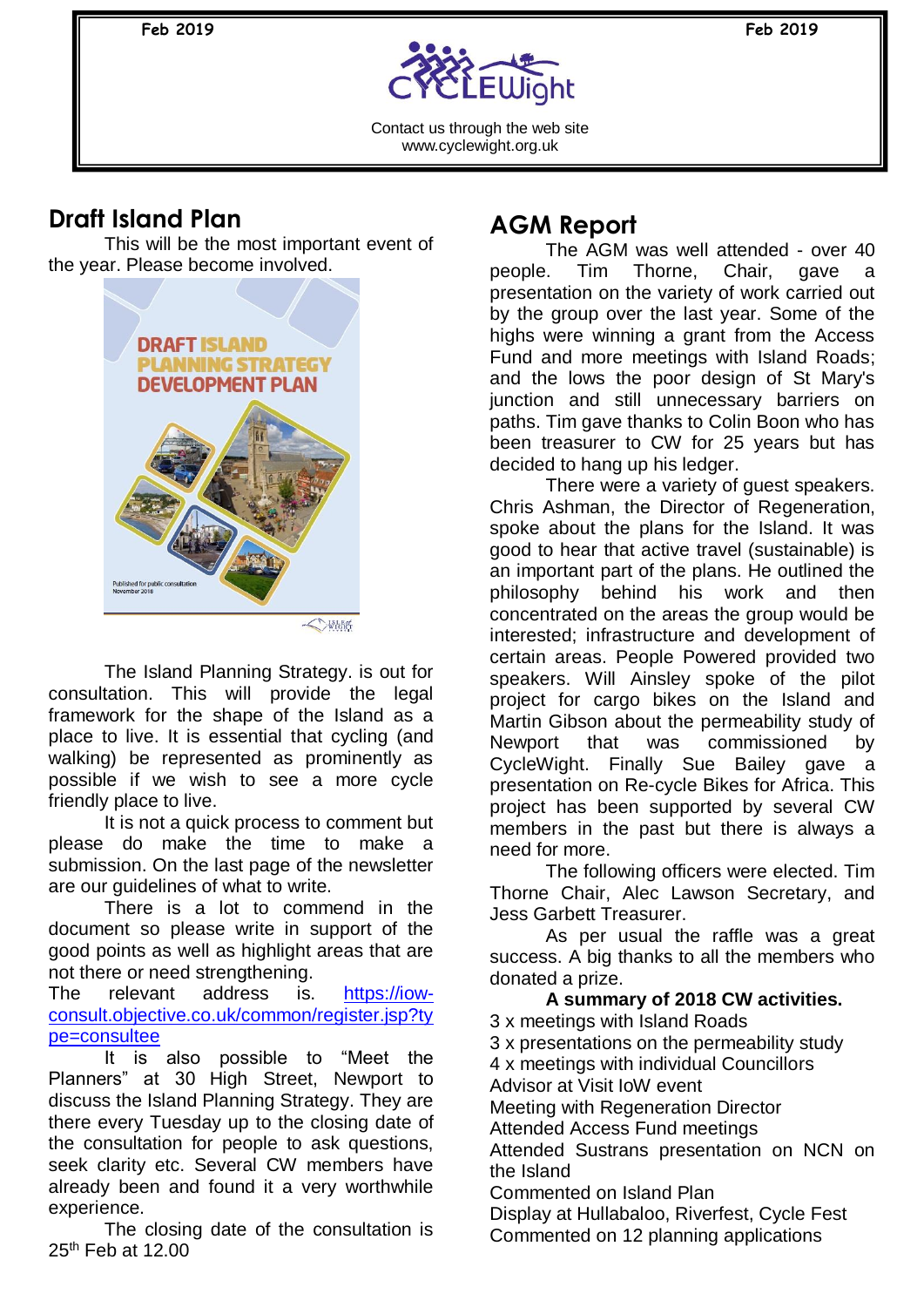### **Travel Innovation Grant**

Last year CycleWight received a grant for a project called Paths for All. It set out to identify paths that may be suitable to become bridle paths to allow cycling. The project is going well. With the deadline of the project in sight, the end of March, nearly all the paths have been surveyed.

The next stage of the process, which has begun, is to identify the most suitable paths and to understand what would need to be done in each case for there to be a change in designation. In some cases there may well be a need for some engineering work to be carried out. If this is the case we will be seeking to identify funding to assist in the change of status.

## **Active Travel Officers**

"Have you got a passion for green, clean sustainable travel?" Isle of Wight Council are looking for two highly motivated, professional and committed Active Travel Officers to join the externally funded Transforming Travel on the Isle of Wight programme.

These exciting roles will be responsible for leading the delivery of activities promoting walking, cycling and public transport for journeys to and from work and business and will build and maintain positive relationships with Island businesses, employees and job seekers.

For further information or an informal discussion please contact Chris Gregory on 07896415909.

You can view the job advert and apply from the Council web site.

## **Snippets**

> Active Travel Week 25-29 March – details to follow.

> Pedal Aid App– re-branding of Bicycle Island App now covers the whole of the Red Squirrel Trail.

> Active Commuter Trial in February. 7 people will be loaned an electric bike for February to travel between Cowes and Newport.

> There will be a trial using electric cargo bikes later during the year. Keep an eye out for more news. (Or electric cargo bikes)

### **Wider for a Rider**

This has been one of our campaigns over the last few years. It has received much more prominence of late, with awareness activities being done on the mainland as well as our and Spyvelo's banners.

The horse community has a nationwide campaign called Pass Wide and Slow (PWAS) Nationally there is to be an event on 14<sup>th</sup> April and the local organizers have contacted CW with the details of what is being done on the Island. They are keen for cyclists to join them in what is a common problem.

About 100 riders so far, from the Island, have put their names down to take part in the PWAS rides. Rides are being scheduled for Havenstreet to Newport, Ryde Town Centre, Wroxall to Ventnor; Porchfield, Godshill & Freshwater.



Processions will leave their start points at 11am and can be joined or left at safe junctions along the way.

PWAS have their own Facebook site and local details can be obtained from [marian645@outlook.com](mailto:marian645@outlook.com)

#### **Stop Press**

CW has been in contact with Island Roads about the work at Horringford. We have been told that with all things being well it should open at the end of week beginning  $4<sup>th</sup>$ Feb. No longer that awful ride up Arreton!

**Membership** £5.00 per household, £3.00 Unwaged. Cheques to "CycleWight" and send to: Mr D Jackson, Riffles, Sloop Lane, Wootton Bridge, PO33 4HR. Or pay by BACS. Lloyds Sort Code 30-95-99 account number: 01247732 Use your names as reference. Please inform us by e-mail at [cyclewight@gmail.com](mailto:cyclewight@gmail.com) Subject membership